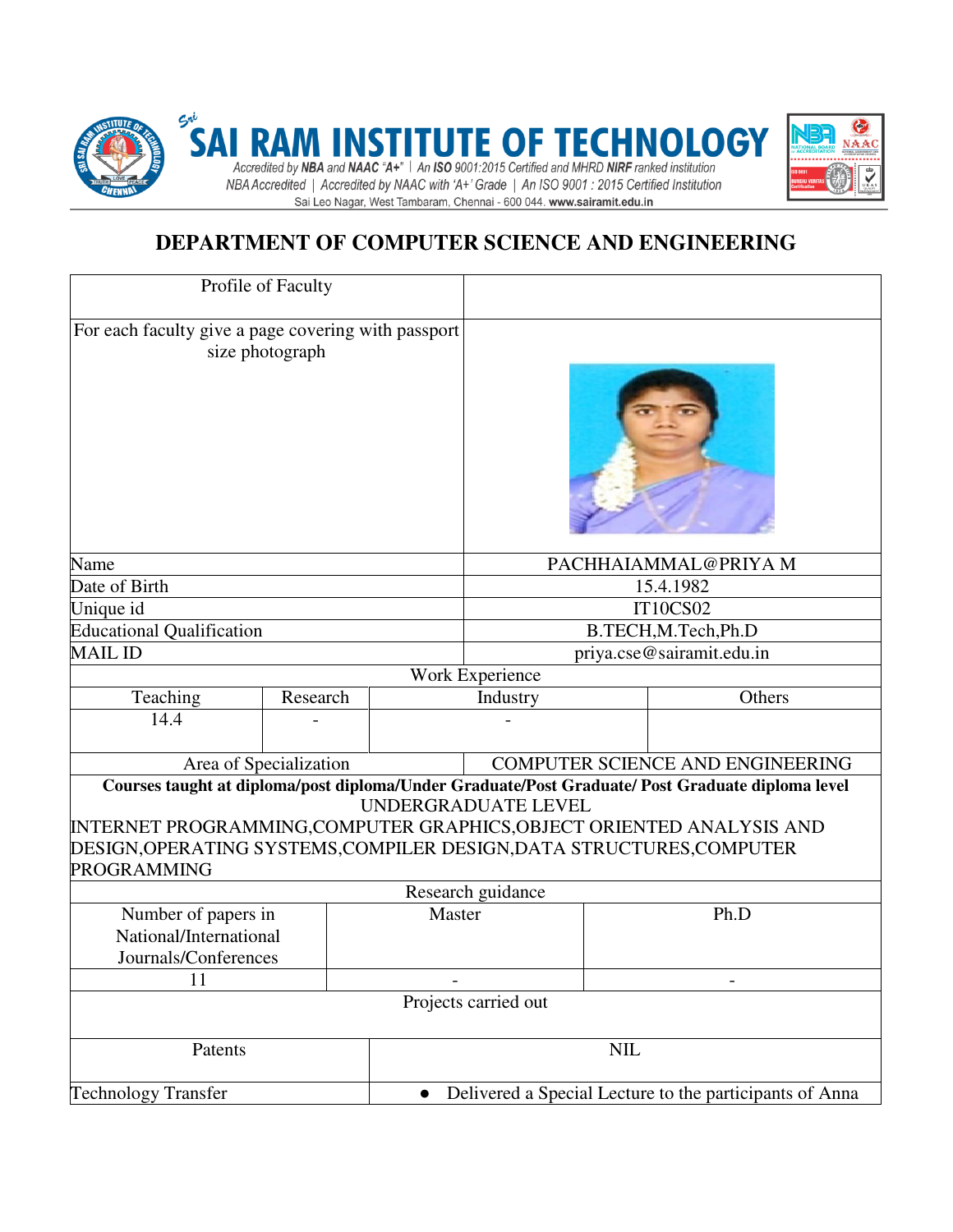|                                | University Approved Faculty Development Programme on<br>CS6501-INTERNET PROGRAMMING organised and<br>conducted by the Department OF CSE, LOYOLA-ICAM     |
|--------------------------------|----------------------------------------------------------------------------------------------------------------------------------------------------------|
|                                | College of Engineering and Technology on 7.6.2016<br>Went to Petronas University Malaysia for a 7 days Student<br>$\bullet$<br><b>Attached Programme</b> |
|                                | Judge for the National Conference conducted by Department<br>$\bullet$<br>Of ECE, Sri Sairam Institute of Technology                                     |
| <b>Research Publication</b>    |                                                                                                                                                          |
| Number of books Published with | <b>NIL</b>                                                                                                                                               |
| details                        |                                                                                                                                                          |
| Professional Membership        | ISTE(LIFE MEMBER), IAENG, IRED, NDL,<br><b>SMSIESRP (LIFE MEMBER)</b>                                                                                    |
| Achievements                   | Received Cash award for 100% result                                                                                                                      |

## **List of Publications:-**

- ❖ [VM Sundharam,](https://www.researchgate.net/scientific-contributions/2150001769_VM_Sundharam)[M.S. Sriramm,](https://www.researchgate.net/scientific-contributions/2154929197_MS_Sriramm)Ms [Priya Pachhaiammal,](https://www.researchgate.net/scientific-contributions/2154930960_Priya_Pachhaiammal)'"Predicting the Customer Behavior Through Web Page and Content Mining Techniques" 2018 -IEEE
- **❖ B. Sreedevi**; [Priya. M Pachaiammal,](https://ieeexplore.ieee.org/author/37086799920) Analysis of Performance Metrics with [Mesenchymal Stem Cell Classification and Optimization Algorithms](https://ieeexplore.ieee.org/document/8668205/)'[-2018 International](https://ieeexplore.ieee.org/xpl/conhome/8663973/proceeding)  [Conference on Communication, Computing and Internet of Things \(IC3IoT\):](https://ieeexplore.ieee.org/xpl/conhome/8663973/proceeding)IEEE *Xplore*: 18 March 2019
- ❖ Pachhaiammal@ Priya.M, & Rajagopalan, SP, " An efficient FMRI classification technique in cloud using multiple parallel feature selection algorithm"in Springer Cluster Computing
- ❖ Ms.B.Sreedevi,Ms.M. Pachhaiammal @Priya & Mr.T.Ragunthar,'Analysis of Performance Metrics with Mesenchymal Stem Cell Classification and Optimization Algorithms', International Journal of Pure and Applied Mathematics, ISSN: 1314-3395
- ❖ Ms.M. Pachhaiammal @Priya, "SMART ASSISTANT FOR BLIND PEOPLE FOR OBJECT DETECTION" in International Journal of Creative Research Thoughts (IJCRT) [www.ijcrt.org](http://www.ijcrt.org/)
- ❖ C.Vanaja,Pachhaiammal@Priya M,'AUTOMATIC TOLL PAYMENT WITH VOCATUS DETECTION USING LI-FI', INTERNATIONAL JOURNAL OF CREATIVE RESEARCH THOUGHTS (IJCRT), ISSN:2320-2882
- ❖ Pachhaiammal@Priya M, S.P.Rajagopalan, B.Sreedevi and Pradeep Kumar Sahoo,' Analysis methods and mining of brain functional connectivity for detection of brain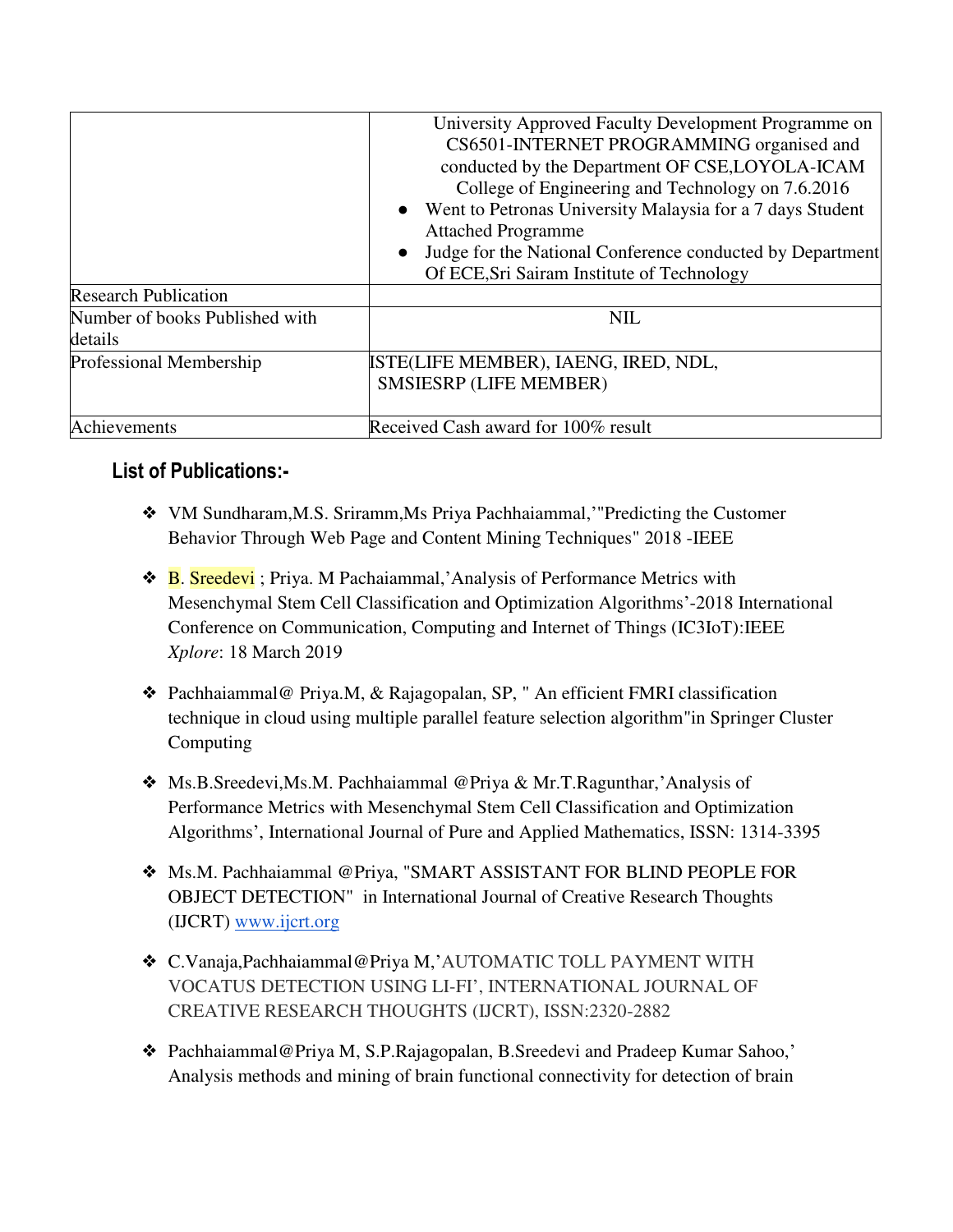disorders',International Journal of Applied Engineering Research (IJAER),Vol 75(2015)pp.258-262.

- ❖ Sreedevi B,S. P. Rajagopalan, Pachhaiammal@ Priya.MPublished a paper titled "ANALYSING STEM CELLS USING TRANSFORMED STEM CELL ALGORITHM" in International Journal of Applied Engineering Research. with ISSN 0973-4562 Vol. 10 No.75 (2015)
- ❖ Pradeep Kumar Sahoo, S. P. Rajagopalan, Sreedevi B, Pachhaiammal@ Priya.M,'Web Content Mining Based Relevant Text Data Extraction', International Journal of Applied Engineering Research (IJAER),Vol 75(2015)pp.186-193.
- ❖ Pachhaiammal@ Priya.M, & Rajagopalan, SP,' Exploring The Interactions And Connectivity Among The Brain Regions For Identification Of Brain Disorders with ISSN 1819-6608,VOL.10, NO.13, JULY 2015 in ARPN Journal of Engineering and Applied Sciences
- ❖ Pachhaiammal@ Priya.M, I.T. Sivaranjani, P. Saranya,'Data Hiding in Multiple Frames Using Base64 Encoding "with ISSN: 1991-8178 in the Australian Journal of Basic and Applied Sciences (Anna University-Annexure-II).

## **Workshop / Conferences / FDP Attended:-**

**Workshop:** 

| <b>YEAR</b> | <b>WORKSHOP</b>                                                                                                     |
|-------------|---------------------------------------------------------------------------------------------------------------------|
| 2015        | How to write a research paper for refereed<br>journals" at Sri Sairam Institute of<br>Technology on 24th March 2015 |
| 2011        | 2 days workshop on "wireless sensor"                                                                                |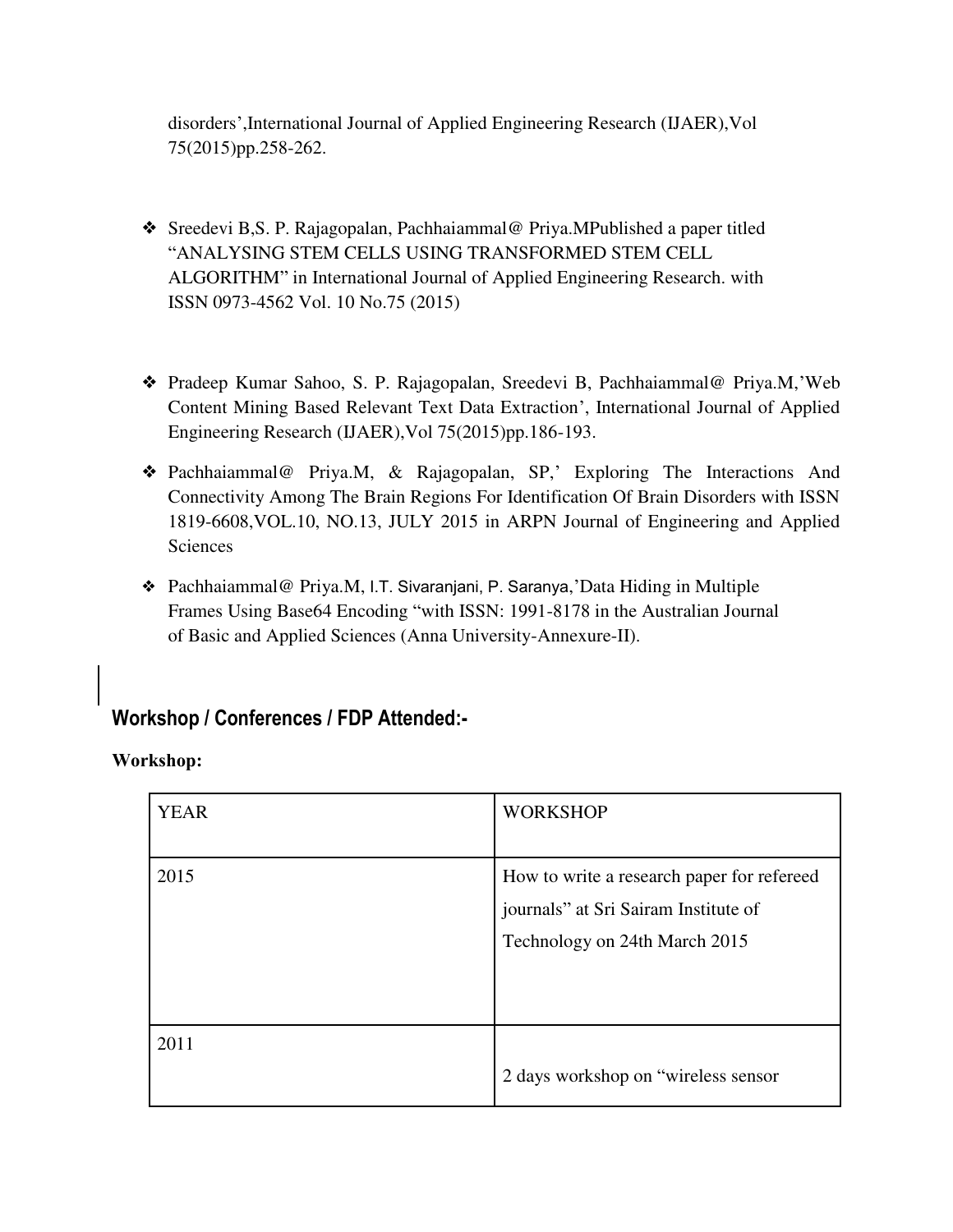|      | networks and its applications" at<br>Adhiparasakthi engineering college,<br>Melmaruvathur. |
|------|--------------------------------------------------------------------------------------------|
| 2007 | One day workshop on Innovative teaching<br>techniques at Mailam Engineering college        |

#### **FDP:**

- 1. TEQIP phase-II sponsored STTP in "Recent Trends in Optimization Techniques and Applications" during 4.1.16 to 9.1.16 at Pondicherry Engineering College.
- 2. Attended a faculty Development Program on "Introduction to PHP and MYSQL" during 18/6/15 and 19/6/15 at Sri Sairam Institute of Technology
- 3. Attended faculty Enablement Program on "A step to outcome based Accreditation" at Sri Sairam Institute of Technology on 4th April 2015
- 4. Software Testing at TCS,siruseri On 14.11.14
- 5. Theory of Computation at Periyar Maniammai College for Women.
- 6. Software testing at Kongu Engineering college.
- 7. Multimedia and e-learning at Kongu Engineering college.
- 8. Delivered a Special Lecture to the participants of Anna University Approved Faculty Development Programme on CS6501-INTERNET PROGRAMMING organised and conducted by the Department OF CSE,LOYOLA-ICAM College of Engineering and Technology on 7.6.2016

### **Conference:**

- 1. Presented a paper "SMART ASSISSTANT FOR BLIND PEOPLE FOR OBJECT DETECTION" in the National Conference on Information and Communication Engineering (NICE '17) organized by Sri Sairam Institute of Technology.
- 2. Presented a paper "ANALYSIS OF PULMONARY NODULE IMAGES FOR DETECTING LUNG CANCER USING RANDOM FOREST TECHNIQUE" in the